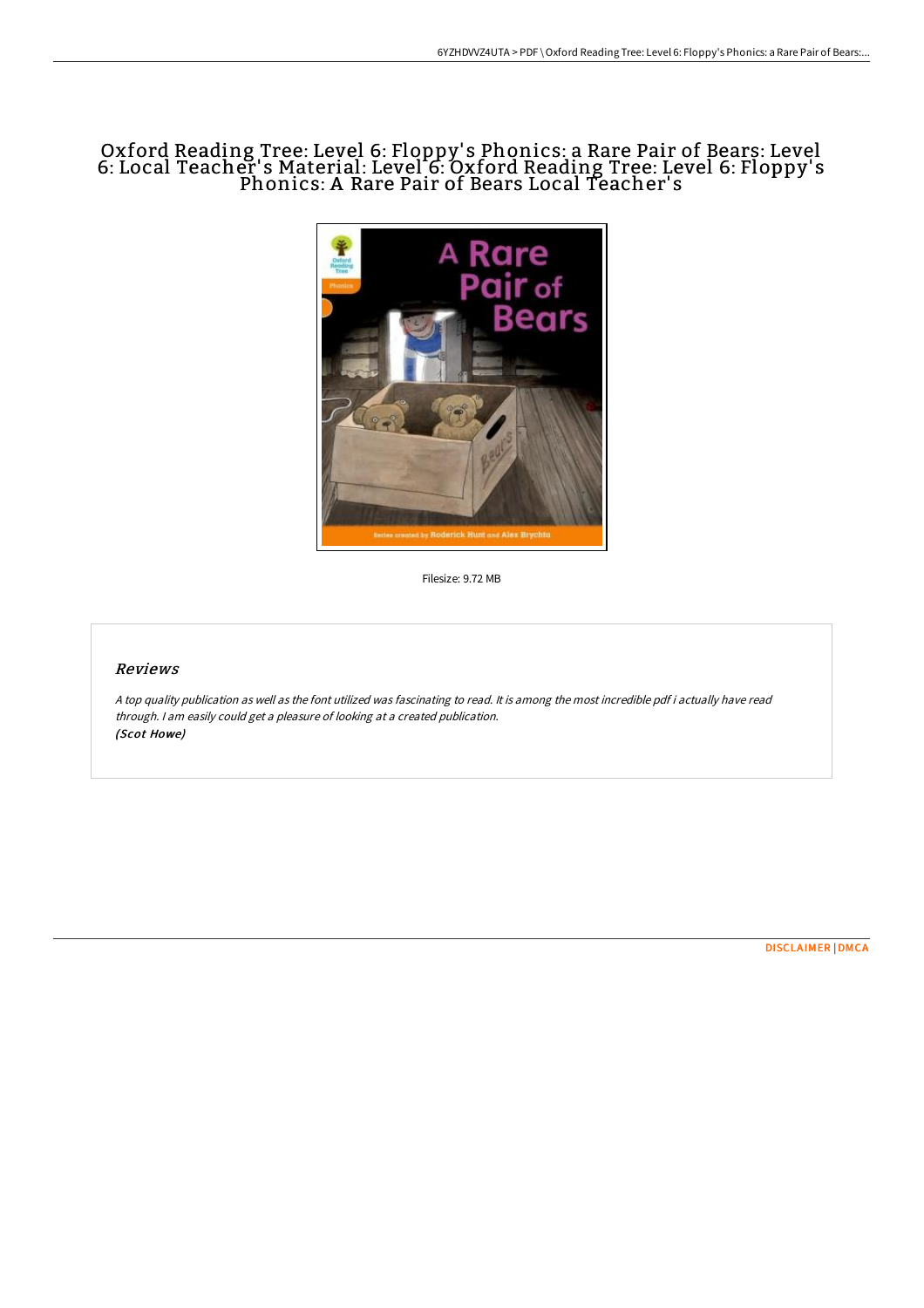## OXFORD READING TREE: LEVEL 6: FLOPPY'S PHONICS: A RARE PAIR OF BEARS: LEVEL 6: LOCAL TEACHER'S MATERIAL: LEVEL 6: OXFORD READING TREE: LEVEL 6: FLOPPY'S PHONICS: A RARE PAIR OF BEARS LOCAL TEACHER'S



Oxford University Press. Paperback. Condition: New. New copy - Usually dispatched within 2 working days.

E Read Oxford Reading Tree: Level 6: Floppy's Phonics: a Rare Pair of Bears: Level 6: Local [Teacher's](http://albedo.media/oxford-reading-tree-level-6-floppy-x27-s-phonics-1.html) Material: Level 6: Oxford Reading Tree: Level 6: Floppy's Phonics: A Rare Pair of Bears Local Teacher's Online

**[Download](http://albedo.media/oxford-reading-tree-level-6-floppy-x27-s-phonics-1.html) PDF Oxford Reading Tree: Level 6: Floppy's Phonics: a Rare Pair of Bears: Level 6: Local Teacher's** 

Material: Level 6: Oxford Reading Tree: Level 6: Floppy's Phonics: A Rare Pair of Bears Local Teacher's